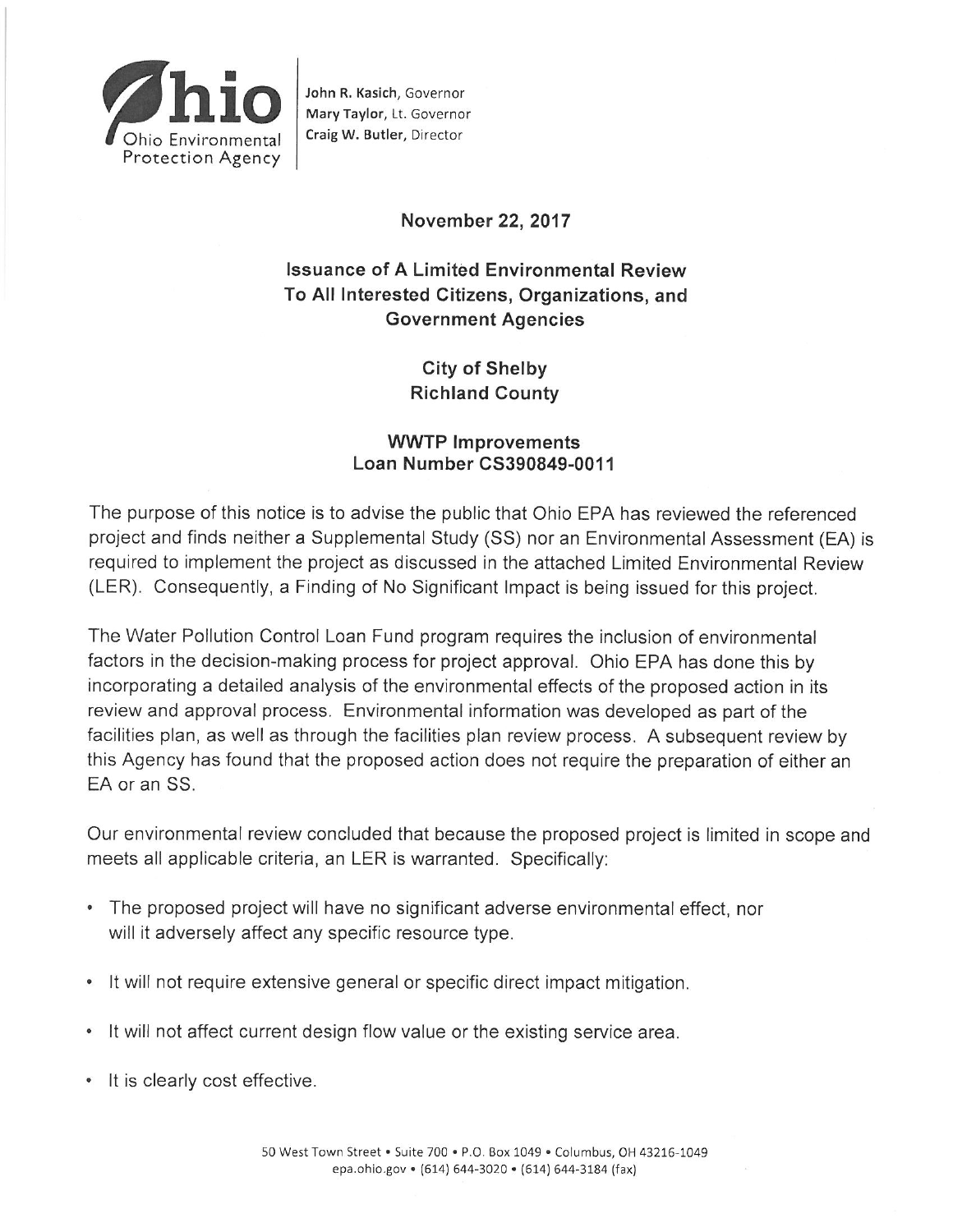• It is not controversial.

• It will not result in an increase in the volume of discharge or loading of pollutants to receiving water or increase the withdrawal of additional water supplies.

The LER presents additional information on the proposed project, costs and the basis for our decision. Further information can be obtained by calling or writing the contact person listed on the back of the LER.

Upon issuance of this determination, loan award may proceed without being subject to further environmental review or public comment, unless information is provided which determines that environmental conditions on the proposed projects have changed significantly.

Sincerely,

Jerry Rouch, Assistant Chief<br>Division of Environmental & Financial Assistance

Attachment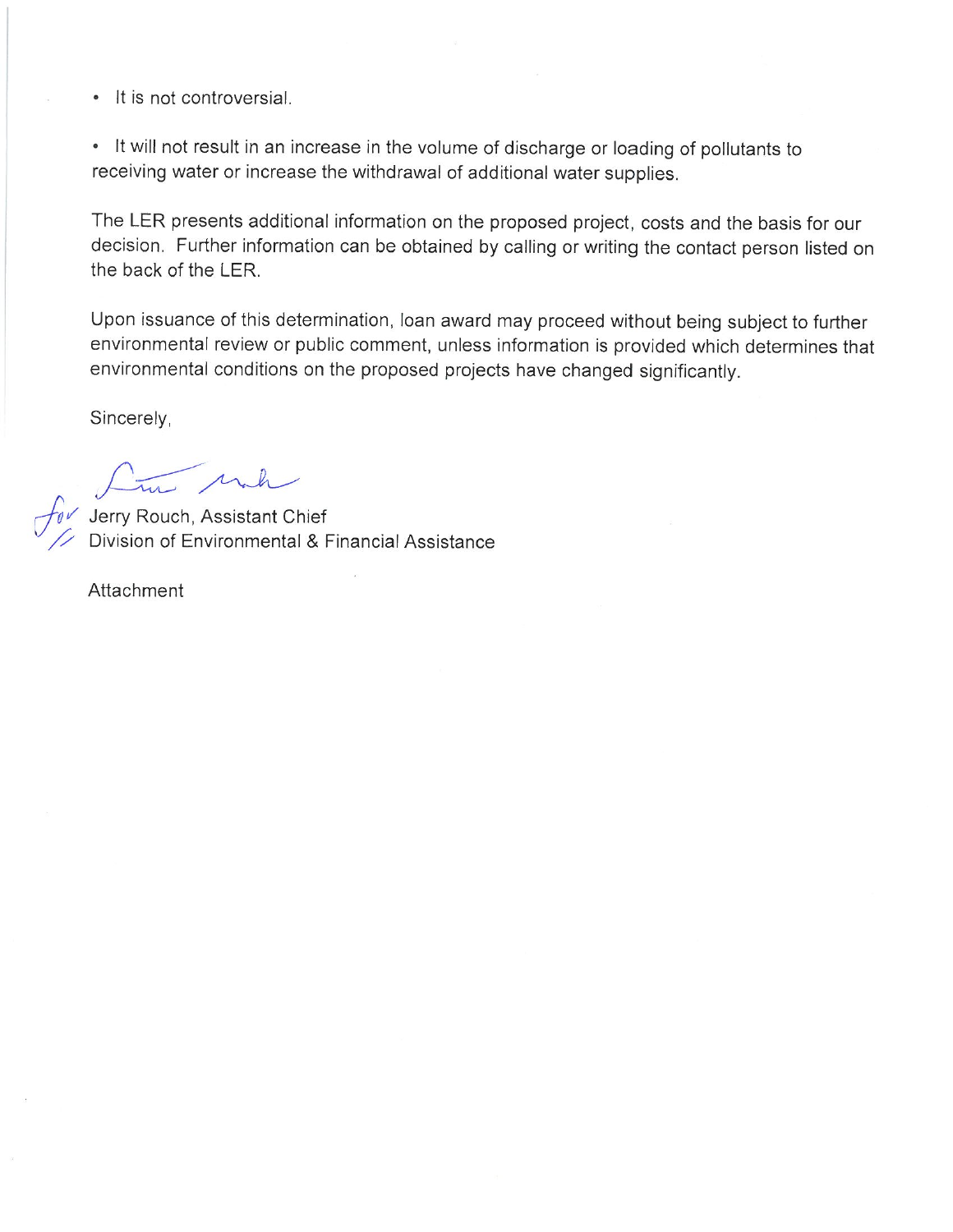# **LIMITED ENVIRONMENTAL REVIEW For City of Shelby WWTP Improvements CS390849-0011**

**Applicant: The Honorable Steven Schag, Mayor City of Shelby 43 West Main Street Shelby, Ohio 44875**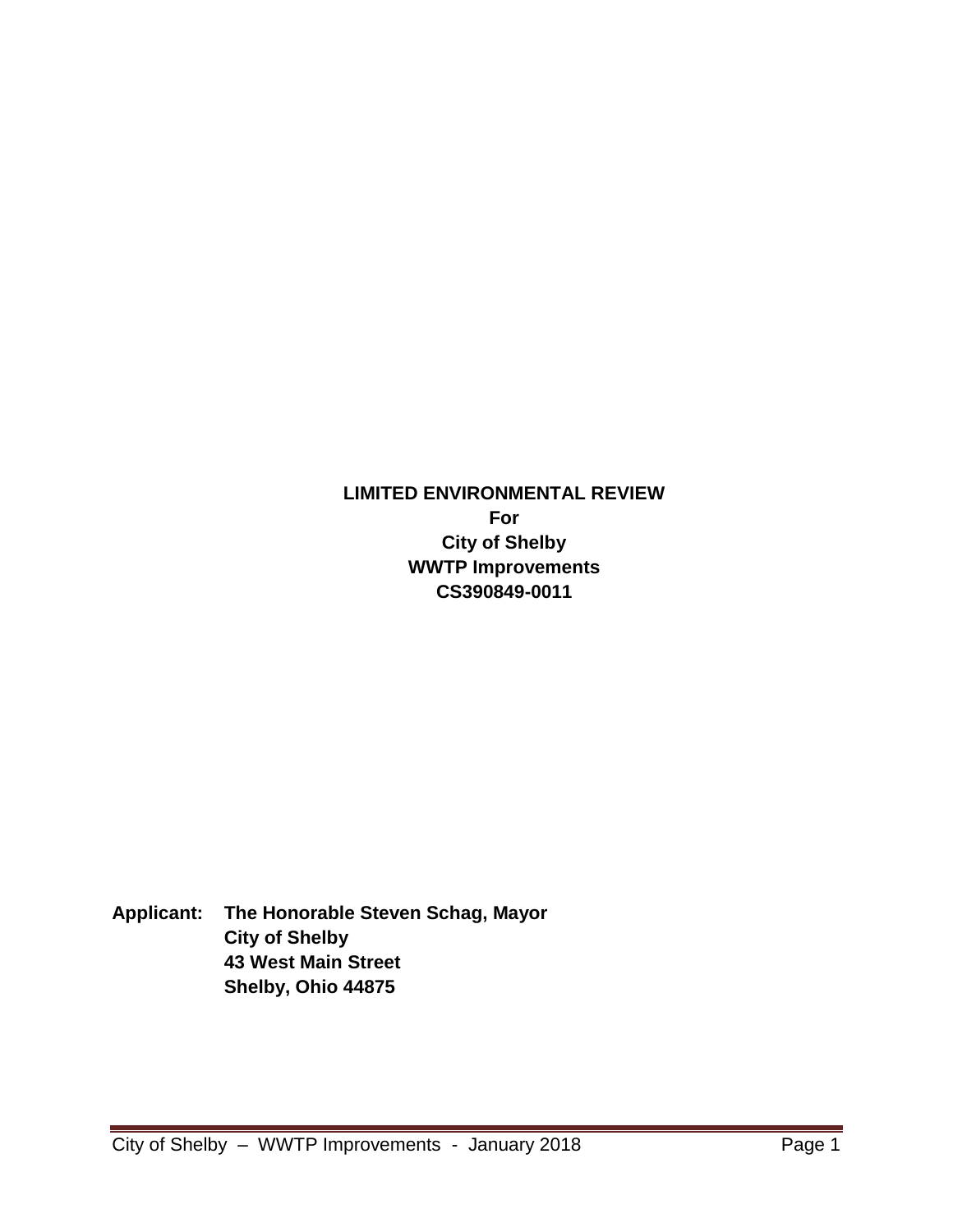# **Project Summary**

The City of Shelby is located in northwestern Richland County. The city owns and operates a conventional activated sludge wastewater treatment plant (WWTP) located at 3626 London West Road in Shelby. The WWTP serves about 9,500 people and eight industrial users. The WWTP is aged and has several outdated components, which contribute to wet weather bypasses at the plant. To meet the terms of its National Pollutant Discharge Elimination System (NPDES) permit, the city is required to eliminate these wet weather bypasses, as well as address the WWTP's ammonia-nitrogen exceedances and improve secondary treatment capacity. The project includes improvements to headworks equipment, replacing storm and raw wastewater pumps, upgrading primary settling tanks and aeration systems, adding a new final clarifier, replacing chlorination with ultraviolet (UV) disinfection, and improvements to the secondary sludge pumping.

The total estimated project cost is \$9,198,000. Debt for the project will be repaid from monthly sewer fees and the Sanitary Sewer Capital Improvements Surcharge fund. The project is scheduled to begin in early 2018 and be completed in 18 months.

# **Existing Conditions**

The sewer system is comprised of an estimated 70 miles of sewer lines and over 1,300 manholes. The service area in Shelby is subject to flooding and a significant amount of the system is within the flood plain. The oldest portions of the system are estimated to be 100 years old. There are two lift stations outside of the corporate limits that are owned and operated by Richland County. The lift stations pump sanitary waste into the collection system. Infiltration and inflow  $(I/I)^1$  into the collection system is estimated at 0.5 MGD. These clean water sources are a serious problem during rain events. The city has performed smoke testing on the sewer system to identify sources of I/I. Major sources of I/I have been repaired, and the city performs annual repairs to additional sources of I/I.

The WWTP was originally built in 1953 and expanded in 1988, and is designed to treat an average daily design flow of 2.5 million gallons per day (MGD) and a maximum daily flow of 5.0 MGD. The WWTP was built with a 2 million-gallon (MG) wet-weather flow storage basin, and in 2007 a new 18 MG storage basin and a new grinder and screen building were added. The existing sewer system is defined as a separate sanitary sewer system, but it is susceptible to very high wet weather flows. These flows result in periodic sanitary sewer overflows and bypasses since the existing treatment plant does not have

 $\overline{\phantom{a}}$ 

 $1$ Infiltration is the ground water that seeps into sanitary sewers through cracks, offset joints and other flaws in the pipe. Inflow is surface runoff that enters sanitary sewers through directly-connected downspouts, area drains, etc.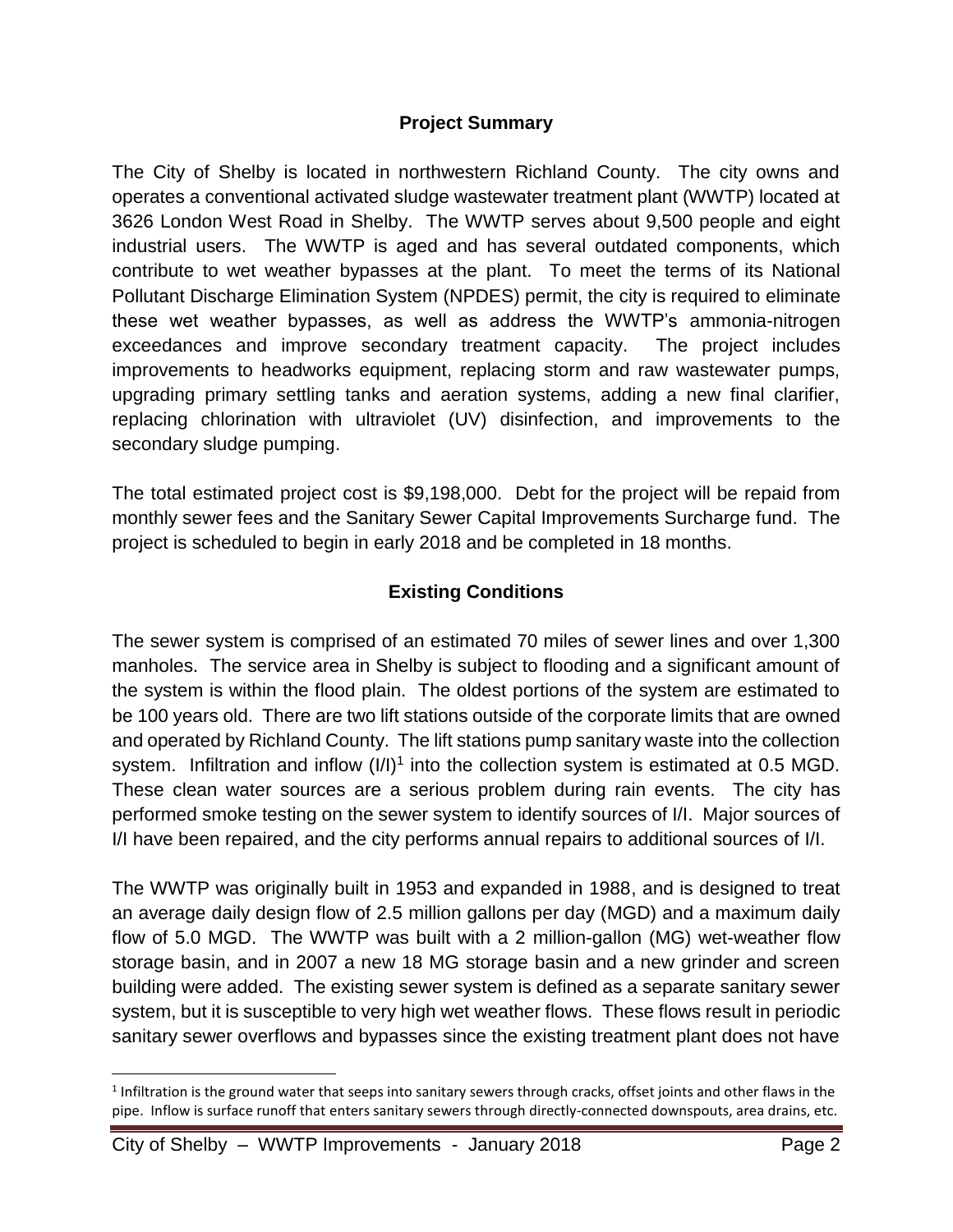sufficient capacity to treat very high flows during wet weather conditions. During high flow events, storage basins are filled and the stored wastewater is treated once the high flow rates subside.

The plant is operated as a conventional activated sludge process. Preliminary treatment includes comminution equipment, which reduces the size of waste passing into the WWTP, and bar screens. The influent wastewater is then lifted by four influent pumps into an aerated grit removal tank. Grit that is collected in the grit tank is removed by vacuum trucks. Advanced treatment is by conventional activated sludge in a series of primary settling tanks, activated sludge aeration tanks, and final settling tanks. The treated wastewater is disinfected with chlorine and dechlorinated with sodium bisulfate before being discharged to the Black Fork Mohican River at River Mile 50.07. The subsequent stream network contains the Mohican River, Walhonding River, Muskingum River, and the Ohio River.

Two storage basins are used to store sanitary sewage mixed with extraneous water that enters sanitary sewers through leaks and illicit storm water connections during rain events. Flows in excess of 5.0 MGD overflow to the existing 2.0 MG storage basin for temporary storage until the WWTP has available capacity. When the first basin fills completely, it will overflow to the second basin. If the first basin does not fill completely, it is manually drained back through the inlet pipe by opening the 16-inch sluice gate to the basin outlet chamber. If the second basin is either partially or completely filled, it is drained through its 12-inch drain line and valve. The valve is opened to return 1.0 MGD to the treatment plant. If both the storage basins fill during a storm event, they overflow out their spill ways in the bypass to the Black Fork Mohican River. A manual slide gate was recently installed to control overflows.

Settled primary sludge and waste activated sludge are pumped to the primary digester. After digestion in the primary digester, sludge is transferred to the secondary digester. Digested supernatant is returned to the primary settling tanks. Currently, digested sludge is hauled off site in liquid form and land applied at agronomic rates.

# **Alternatives**

Alternative 1, a "no-action alternative," is not feasible, since it would not allow the city to make necessary improvements to aged infrastructure and ensure compliance with its NPDES permit.

Alternative 2 would address all sources of I/I throughout the city's sewer system, including identification and elimination of cracks and gaps in the existing sewers which allow ground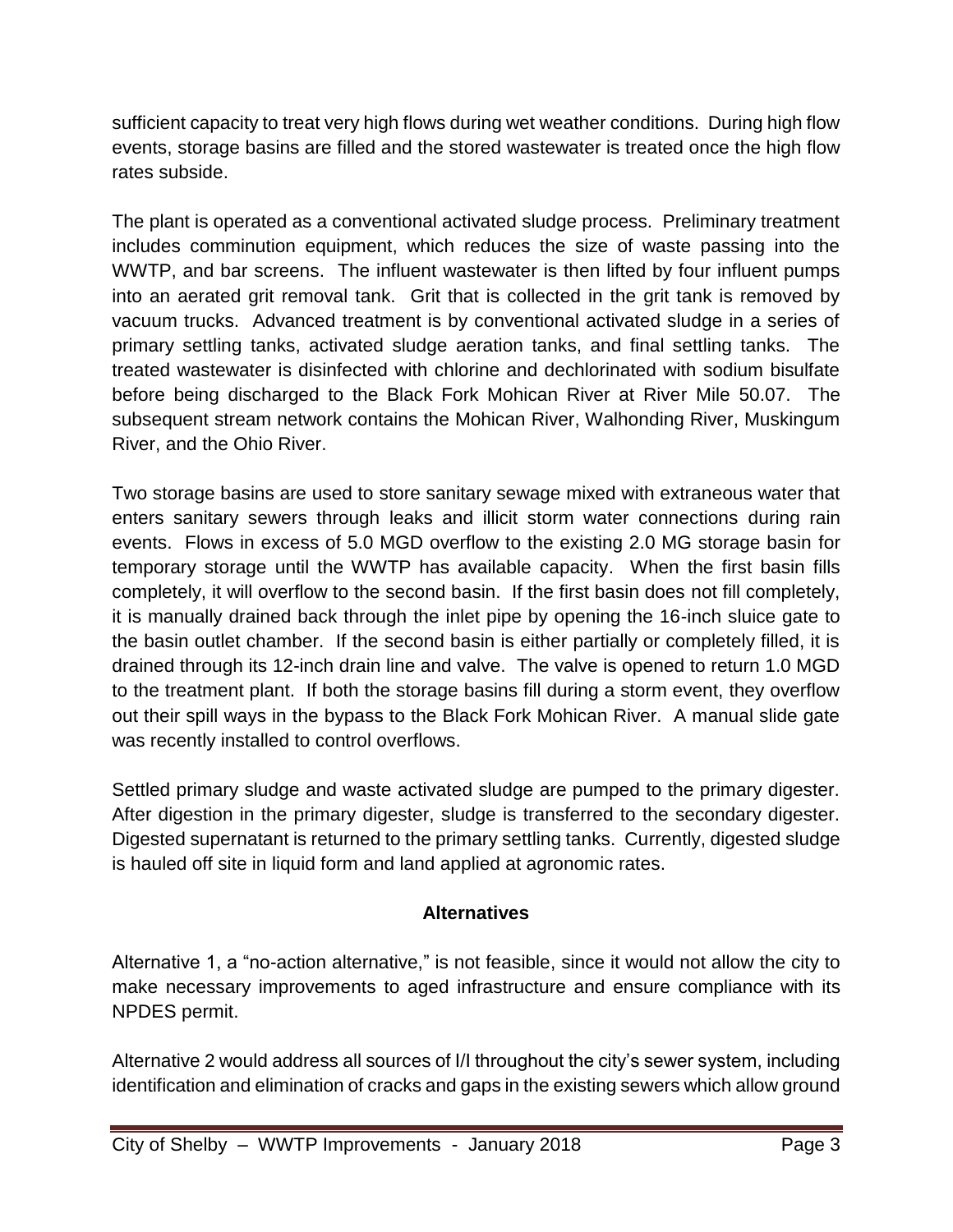water to enter, as well as elimination of sources of surface water, including downspouts and sump pumps. Reductions in I/I would help the city reduce wet weather bypasses at the WWTP by reducing the volume of wastewater required to be treated, particularly during wet weather events. While it is recommended that the largest sources of I/I in the system gradually be addressed to reduce the elevated volume of waste water and the associated treatment costs, this would not address the improvements required by the city's NPDES permit, nor would it address aged WWTP infrastructure.

Alternative 3 includes: replacing old and outdated headworks equipment, replacing storm and raw wastewater pumps, upgrading primary settling tanks and aeration systems, adding a new final clarifier, replacing chlorination with UV disinfection, improvements to the secondary sludge pumping, and construction of a new septage receiving station.

# **Selected Alternative**

Alternative 3 was selected for the City of Shelby – WWTP Improvements project as it will eliminate wet weather bypasses at the WWTP, address NPDES permit obligations, improve and update aged infrastructure, and is estimated to be approximately 81% less expensive than Alternative 2. Alternative 3 includes the following:

# **Screen Building:**

- Install a new mechanically cleaned bar screen to replace the existing mechanical screen.
- Install a new screenings washing/compactor unit.

# **Effluent and Storm Water Pumping Station:**

• Install four new centrifugal storm water pumps.

### **Influent Pumping Station:**

- Install three new influent centrifugal pumps.
- Install a new magnetic flow meter on the influent line to the grit tank.

### **Grit Tank:**

- Install new coarse bubble diffusers.
- Repair/replace aeration header, as necessary.

### **Primary Clarifiers:**

• Provide new sludge collector mechanisms, wears, scum troughs, scum baffles, control panels and valves replacement for both existing primary clarifiers.

### **Aeration Tanks:**

- Construct new influent and effluent chambers.
- Install new fine bubble diffusers to replace the existing coarse bubble diffusers in both aeration tanks.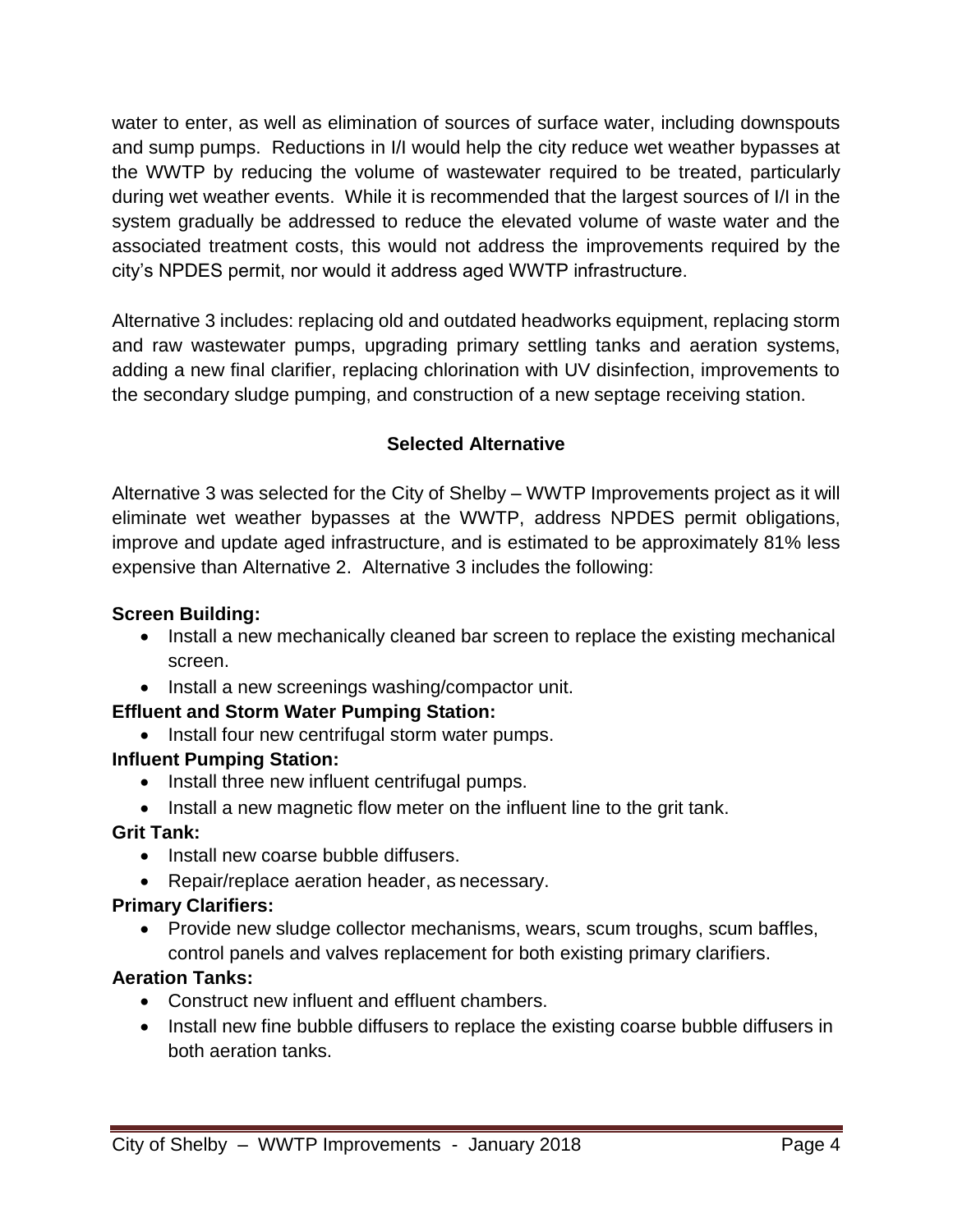### **Blower Building:**

- Install three new centrifugal turbo blowers for the aeration tanks.
- Install two new positive displacement blowers for the post-aeration tank.
- Install one new positive displacement blower for the grit tank.
- Remove five existing blowers located inside the blower building.

#### **Final Clarifier Splitter Box:**

• Construct a new splitter box in order to split aeration tank effluent flow between the three final clarifiers units (1 new and 2 existing).

### **Final Clarifiers (2 existing and 1 new):**

- Construct a new 50 ft. diameter final clarifier and associated activated sludge pumping.
- Install two new return activated sludge pumps and one new waste activated sludge pump.
- Replace sludge collector mechanisms and scum blades for the existing clarifiers.
- Remove one final clarifier tank drain pump.
- Automate sludge wasting using a new flow meter to measure the return activated sludge flow rate.

#### **Final Clarifier Effluent Chamber:**

- Construct a new final clarifier effluent chamber.
- Install an additional slide gate for the new final clarifier.

#### **UV Disinfection:**

- Replace the chlorination/dechlorination system with a UV disinfection system.
- Construct a new electrical building for the proposed UV equipment.
- Install an effluent flow meter and post-aeration chamber.

#### **Anaerobic Primary Digester:**

- Install five new sludge recirculating and transfer pumps.
- Install new boilers, heat exchangers, mixers, floating cover and mechanical agitator for the anaerobic primary digester.

#### **Sludge Storage Rectangular Tanks:**

• Install a new submersible pump for tank drainage.

#### **Septage Receiving Station:**

- Construct a new 35,000 gallons per day flow septage receiving station.
- Install a 31-inch fine screen.

#### **General Site Improvements:**

- Process piping and valves.
- Site work for a complete and operational installation.
- Demolish unused tanks, backfill, and landscape.
- Install security cameras and additional lighting on site.
- Enclose an existing breezeway to create additional office/laboratory space.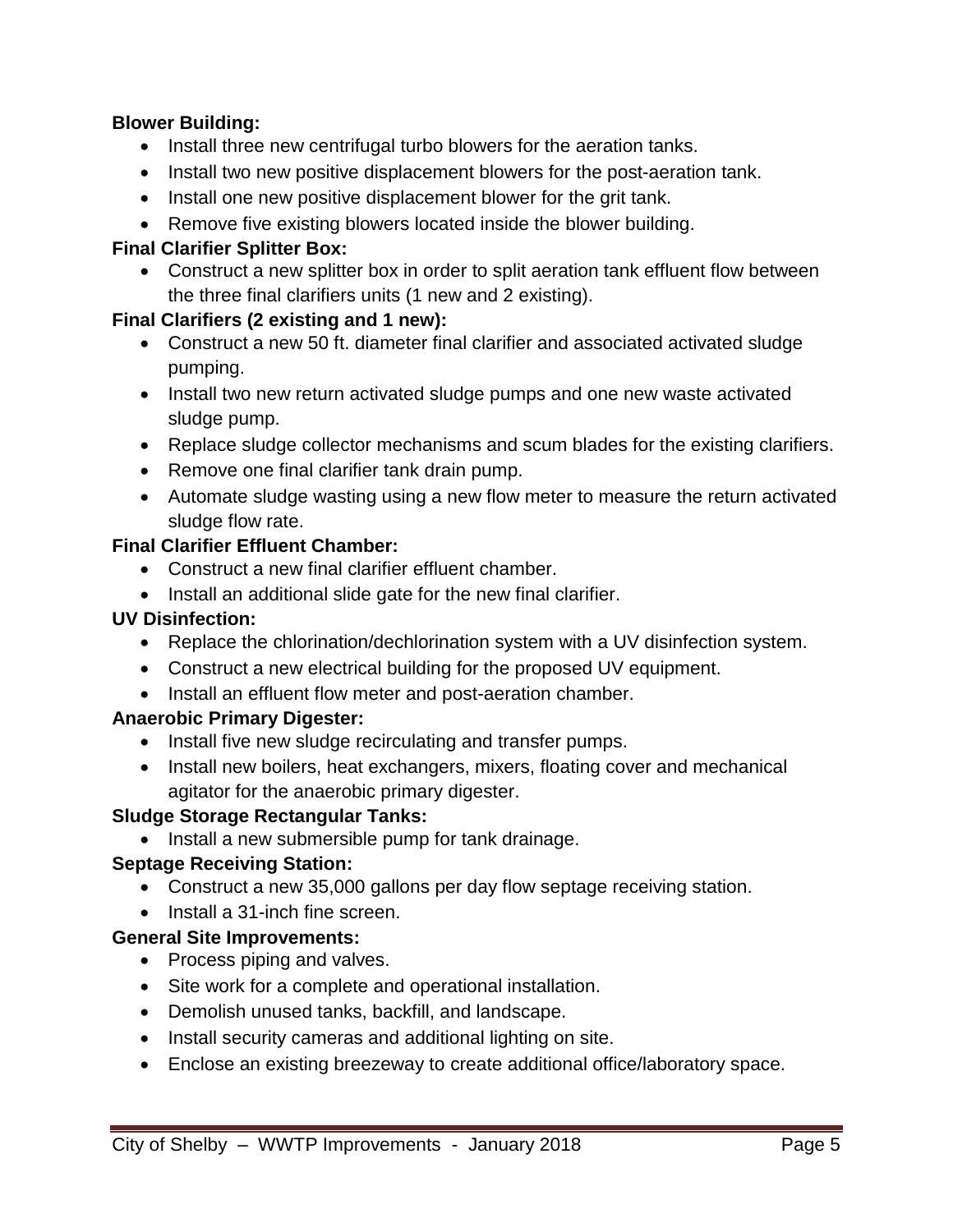### **Implementation**

The total estimated cost of the project is \$9,198,000, which includes an estimated \$7,752,000 for construction, and \$1,446,000 for engineering, contingency and fees, all of which the city proposes to borrow from the Ohio Water Pollution Control Loan Fund (WPCLF). The project service area qualifies for a 1% Hardship loan from the WPCLF, which is a below-market interest rate on 20-year construction loans. Borrowing at 1% will save the City of Shelby approximately \$2,200,000 over the life of the loan compared to the current market rate of 3.09 percent. The city will recover debt associated with the project from monthly sewer fees and from a Sanitary Sewer Capital Improvements Surcharge (SSCIS) fund that was initiated to finance the WWTP Improvements project. The SSCIS has tiered rates for residential, senior citizen residential, commercial and industrial users, and will expire in 20 years.

The median household income (MHI) of the benefitting properties is \$41,147. The typical residential annual sewer bill, including the SSCIS, based on 3,179 gallons of monthly water use, is \$305.67. This represents 0.74% of the MHI, which is considered affordable.

# **Public Participation**

The City of Shelby – WWTP Improvements project has been discussed at Utility Committee meetings and City Council meetings, as well as having significant coverage in the local newspapers. The city is aware of no controversy surrounding this project. Furthermore, this limited environmental review will be posted on Ohio EPA's website.

The following agencies reviewed this project's planning information:

Ohio Environmental Protection Agency Ohio Department of Natural Resources U.S. Fish and Wildlife Service Ohio History Connection

#### **Conclusion**

The proposed project meets the project type criteria for a Limited Environmental Review; namely, it is an action within an existing public wastewater treatment system which involves the functional replacement of existing mechanical equipment and construction of new ancillary facilities. Furthermore, the project meets the other qualifying criteria for a LER; specifically, the proposed project:

• *Will have no adverse environmental effect and will require no specific impact mitigation,* as there are no known sensitive environmental resources within the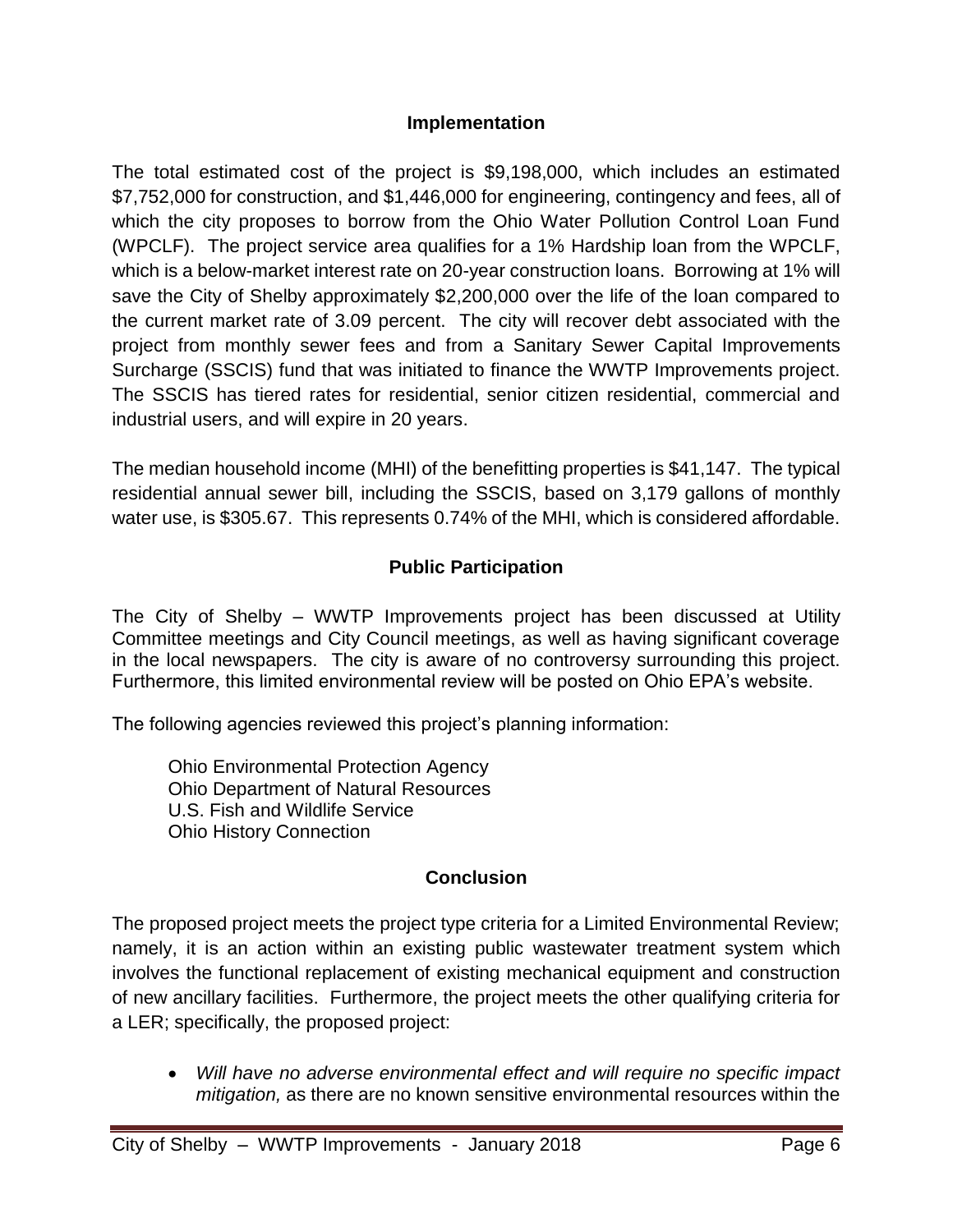proposed project area. The proposed project activities include upgrades to and replacement of mechanical equipment and structures within an existing wastewater treatment facility. There will be no significant adverse effects as a result of project implementation, or the need for any additional mitigation measures beyond typical erosion control and construction best management practices;

- *Will have no effect on high-value environmental resources,* as construction will take place within an existing wastewater treatment plant where extensive excavation has previously taken place and where no high-value environmental resources are present;
- *Is cost-effective,* as there are no meaningful alternatives to the proposed action and the project will be financed through the WPCLF, saving approximately \$2,200,000 in interest payments over conventional financing;
- *Is not a controversial action,* as there is no known opposition to the proposed project and the cost of the project is not overly burdensome to ratepayers;
- *Does not create a new, or relocate an existing, discharge to surface or ground waters, and will not result in substantial increases in the volume of discharge or loading of pollutants from an existing source or from new facilities to receiving waters,* since the project only involves upgrades to and replacement of equipment related to improved function of the existing wastewater treatment facility, and will result in improved discharges;
- *Does not create a new source of water withdrawals from either surface or ground waters, or significantly increase the amount of water withdrawn from an existing water source,* since the project proposes upgrades to and replacement of wastewater treatment equipment that will improve wastewater treatment capability, not affect water sources or withdrawal amounts, and;
- *Will not provide capacity to serve a population substantially greater than the existing population,* since the project is not related to serving new growth or increasing capacity at the wastewater treatment facility.

In summary, the planning activities for the project have identified no potentially-significant adverse impacts. The project is expected to have no significant short-term or long-term adverse impacts on the quality of the human environment, or on sensitive resources (surface water, ground water, air quality, floodplains, wetlands, riparian areas, prime or unique agricultural lands, aquifer recharge zones, archaeologically or historically significant sites, federal or state-designated wild, scenic or recreational rivers, federal or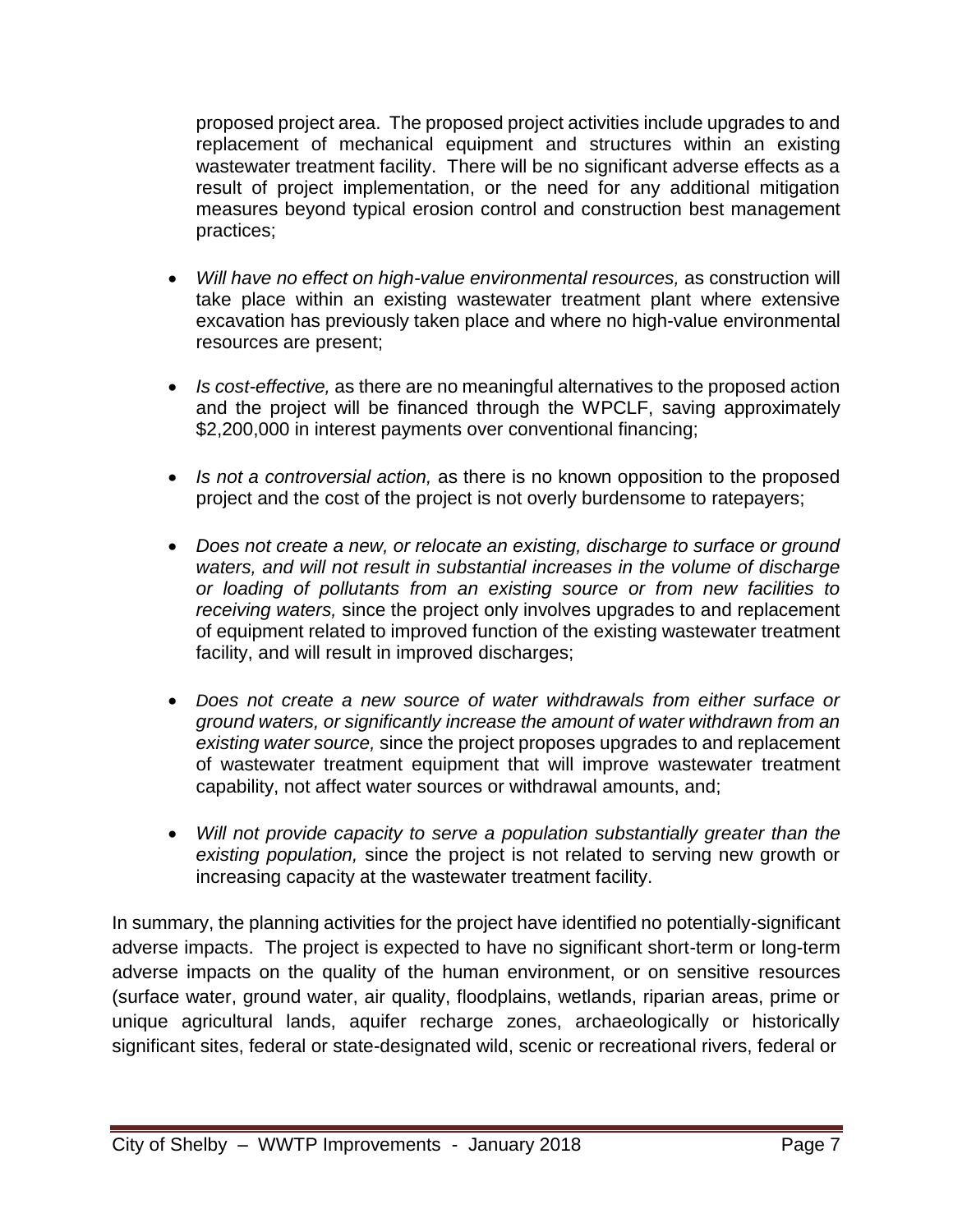state-designated wildlife areas, or threatened or endangered species). Typical construction impacts, such as noise, dust, and exhaust fumes, will be short-term and addressed through the use of standard construction best management practices.

The proposed project is a cost-effective way to allow the city to meet the terms of its NPDES permit by eliminating wet weather bypasses, addressing ammonia-nitrogen exceedances and improving secondary treatment capacity. Furthermore, the improvements will update aged infrastructure at the WWTP and have the long-term water quality benefits that will be associated with the reduction of a public and environmental health threat related to contact with untreated sewage bypassing the city's WWTP.

For further information, please contact:

R. Eric Schultz Division of Environmental & Financial Assistance Ohio Environmental Protection Agency P.O. Box 1049 Columbus, Ohio 43216-1049

Phone: (614) 644-3713 E-mail: [eric.schultz@epa.ohio.gov](mailto:eric.schultz@epa.ohio.gov)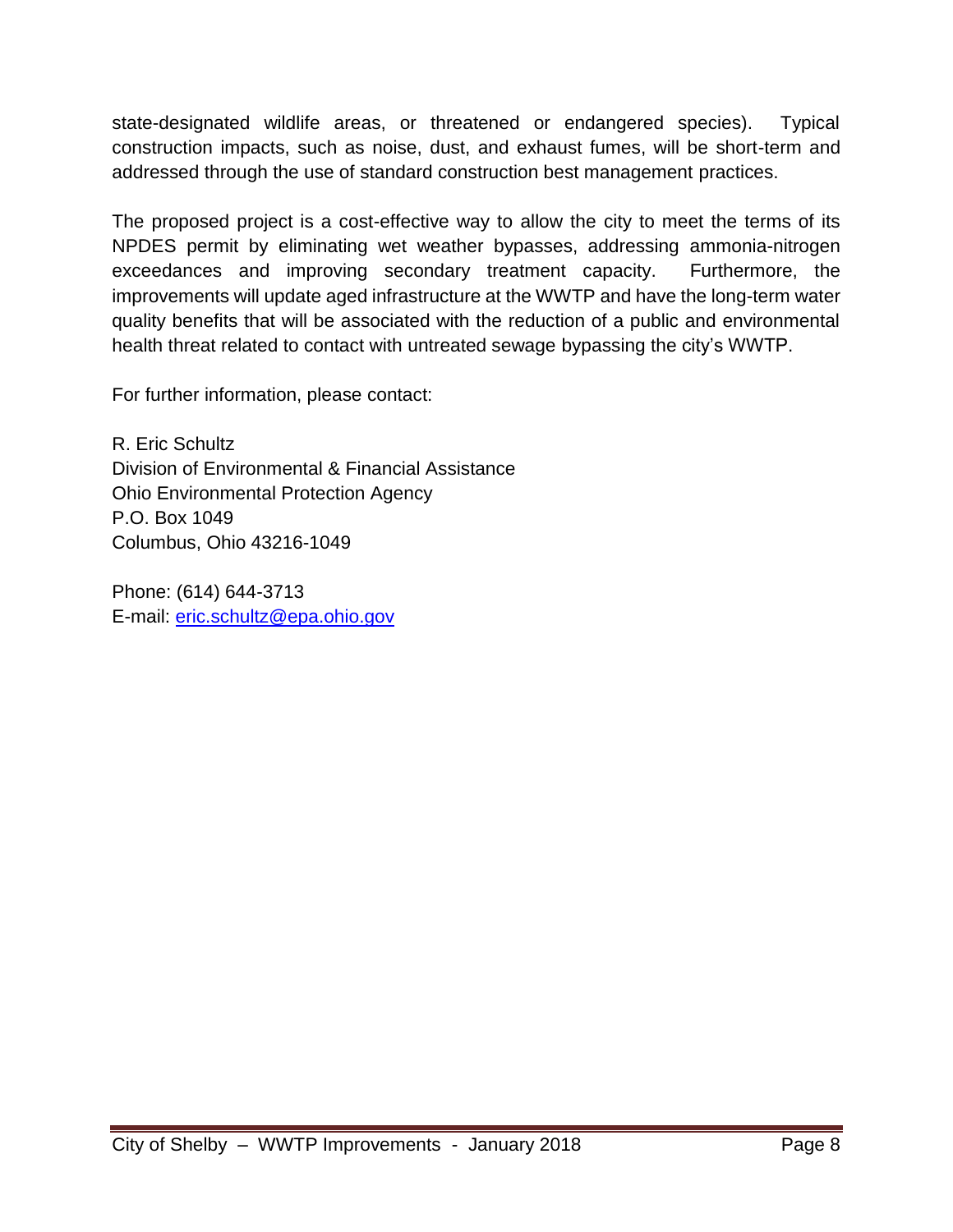

**Figure 1: Project Location (in red)**